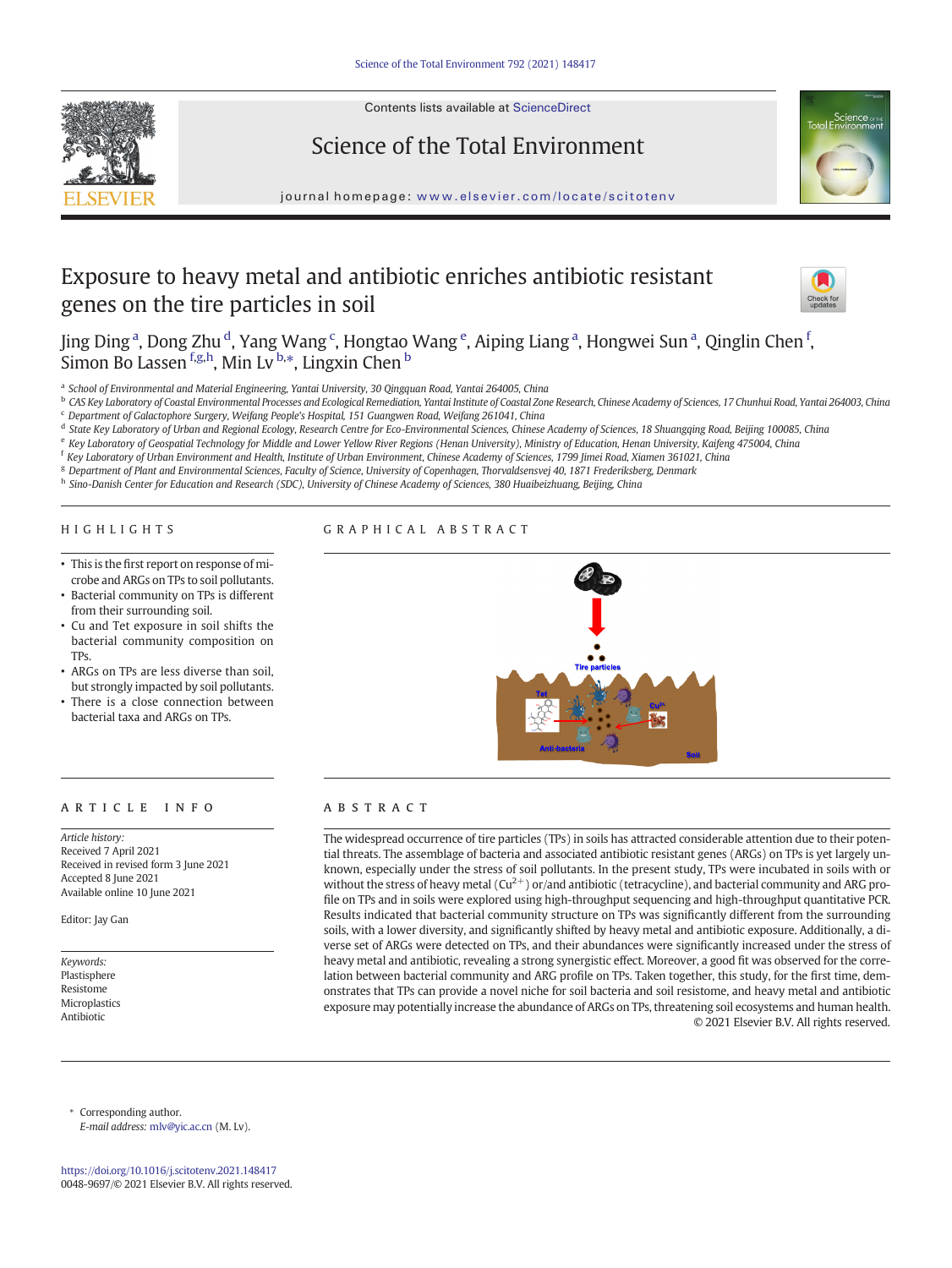#### 1. Introduction

The global plastics production has approached 350 million tonnes in 2017 and has continued to increase [\(Brahney et al., 2020\)](#page-7-0). The increasing production has led to the global pollution of microplastics (MPs, <5 mm), attracting public and regulatory attention [\(Rochman and](#page-7-0) [Hoellein, 2020\)](#page-7-0). Research focus has recently started to turn to terrestrial systems, after having concentrated on aquatic ecosystems for at least a decade ([De Souza Machado et al., 2018](#page-7-0); [Rachman, 2018](#page-7-0)). Moreover, previous researches on MPs were mainly about their distribution and ecotoxicology ([Rillig and Lehmann, 2020\)](#page-7-0). Considering that MPs with a hydrophobic surface have been identified as vectors for environmental contaminants, and recognized to provide an ideal habitat for environmental microorganisms ([Arias-Andres, 2020](#page-7-0); [Rummel et al., 2017](#page-7-0)), the microbe-MPs interactions in the small niches have become an important and new topic in MPs pollution and need further investigation.

The biofilms of MPs are referred to as the plastisphere and research on the microbial community in the plastisphere also initially focused on marine and aquatic ecosystems ([Jacquin et al., 2019](#page-7-0); [Yang et al., 2020\)](#page-7-0). Abundant bacterial groups at a relative high taxonomic level have been observed to be selected and enriched in the plastisphere from the surrounding aquatic environments through the use of sequencing and spectral imaging [\(Arias-Andres, 2020\)](#page-7-0). An overview of the ecology of the microorganisms living in the plastisphere in the aspect of their diversity, function and fate in the aquatic ecosystems pointed out that generally, the diversity and structural complexity in the plastisphere are increasing during the development of biofilms, and Rhodobacteraceae is abundant at all-time points and plays important roles in biofilm formation, as it is able to produce extracellular polymeric substances and promote the settlement of other microorganisms [\(Amaral-Zettler et al., 2020\)](#page-7-0). However, few studies have focused on the microorganisms in the plastisphere of soil environments ([Chai et al., 2020](#page-7-0)). Since MP contamination in soil is also severe and soil acts as a long-term sink for MPs [\(Rillig, 2012](#page-7-0)), researchers should expand their focus to include the soil environments. Moreover, the soil microbial community is more diverse and the biofilm development in soil would be more complicated. To better understand the behavior of MPs in soil, the microorganisms living in the plastisphere need more attention.

Since MPs can adsorb a variety of inorganic and organic pollutants including heavy metals and antibiotics from surrounding environments ([Li et al., 2018;](#page-7-0) [Yu et al., 2020](#page-8-0)), the microbial community colonizing on MPs may be shaped under the stress of these pollutants, becoming a reservoir of antibiotic resistance genes (ARGs). Experiments under the laboratory conditions and in fields both revealed that MPs were important vectors for a variety of pathogenic bacteria and ARGs in the aquatic ecosystems ([Maso et al., 2003](#page-7-0); [Zettler et al., 2013](#page-8-0)). Moreover, the surface of MPs, colonized by metabolically complex microbial consortia, has been found to have a greater relative abundance of mobile genetic elements (MGE) and can be a hotpot for horizontal gene transfer in urban rivers ([Wang et al., 2020a\)](#page-7-0). More unfortunately, the long distance transport of MPs colonized by potential pathogens with ARGs can further facilitate the migration of ARGs and pathogens ([Song et al., 2020\)](#page-7-0). MPs in soil, especially in agricultural soil which is a reservoir of ARGs in environments ([Su et al., 2014](#page-7-0)), would inevitably enrich ARGs in the plastisphere. However, there is still a knowledge gap on the profiles of ARGs in the biofilms of MPs in soil.

Among MPs, tire particles (TPs), released from car and airplane tires, are considered as one of the greatest contributors to MP pollutions ([Baensch-Baltruschat et al., 2020](#page-7-0)). According to a global scale survey, a total of 5,917,515 tons of TPs are emitted into environments per year ([Kole et al., 2017](#page-7-0)). Compared with other types of MPs, TPs are more resistant to physical, chemical and biological degradation and have more carbon black, heavy metals and polycyclic aromatic hydrocarbons embedded as additives ([Halle et al., 2020](#page-7-0); [Wagner et al., 2018\)](#page-7-0). Moreover, TPs have been demonstrated to display strong sorption affinities towards heavy metals and antibiotics ([Hueffer et al., 2019\)](#page-7-0), and the ambient environmental factors are regarded as the main factors influencing the microbial community structure in the biofilms of TPs in urban water environments [\(Wang et al., 2020b](#page-7-0)). As mentioned above, the biofilms on MPs from soil receive less attention, while this situation is even worse for TPs compared with other types of MPs, although soil is the most dominant reservoir for TPs in environments ([Kole et al.,](#page-7-0) [2017](#page-7-0)). Moreover, considering pollutants including heavy metals could induce co-selection of ARGs in the gut microbiota of collembolans ([Ding et al., 2019a](#page-7-0)), the co-occurrence of TPs and soil pollutants including heavy metals and antibiotics may induce a stress on the bacteria and associated ARGs in the biofilms of TPs. Hence, we need to profile the bacterial community and associated ARGs in the biofilms of TPs from soil under stress of pollutants.

The study represents the first comprehensive characterization of bacterial communities and associated ARGs in the biofilms of TPs and their responses to pollutants in soil. The objects of this study are to: (1) identify the composition and structure of microbiota both in the biofilms of TPs and in the surrounding soils; (2) reveal the effects of heavy metal and antibiotic on the microbiota living on the TPs; (3) profile the ARGs in the biofilms of TPs under the stress of heavy metal and antibiotic; (4) explore the correlations between bacterial taxa and ARGs on TPs. Results from this study are expected to fill an important knowledge by ascertaining the roles TPs play in soil with or without pollution stress and improving our understanding of their environmental behavior and risks.

#### 2. Materials and methods

#### 2.1. Tire particles preparation

TPs were generated from a second-hand car tire (SUNFULL, China, all season, sidewall markings: 155R12C 8PR 88/86Q) using a stainless-steel grater to scalp their surface. The particle size of TPs ranged from 13 μm to 1400 μm with a medium diameter of 225.6 μm. More detailed information about the compositions of the TPs has been described in our previous study [\(Ding et al.,](#page-7-0) [2020\)](#page-7-0). To asepticize the TPs, they were soaked in a 10% (v/v) sodium hypochlorite solution for 2 h. Afterward, TPs were washed with sterile water 10 times and freeze-dried for 2 days.

#### 2.2. Experimental design

A microcosm experiment was conducted to reveal the biofilm formation on TPs in soil under the stress of heavy metal and antibiotic. Copper  $(Cu^{2+})$  and tetracycline (Tet) were selected in the present study as they generally co-occurred in agricultural soil and could be co-absorbed in TPs [\(Ding et al., 2019a](#page-7-0)). Through the use of  $CuCl<sub>2</sub>$  and Tet stock solution, 200 mg kg<sup>-1</sup> soil for Cu<sup>2+</sup> and 10 mg kg<sup>-1</sup> soil for Tet were added into the soil according to environmental quality standards for soils of China (GB 15618-2018) and previous studies ([Ding](#page-7-0) [et al., 2019a](#page-7-0); [Wang et al., 2018](#page-7-0)). The soil was collected from an agriculture land located in Ningbo, China, and the physicochemical properties of the soil were provided in Table S1. The soil is of high quality according to environmental quality standards for soils of China (GB 15618-2018). A total of four treatments were set: soil without  $Cu^{2+}$  and Tet (control), soil with Cu<sup>2+</sup> only (Cu<sup>2+</sup>), soil with Tet only (Tet) and soil with Cu<sup>2+</sup> and Tet ( $Cu^{2+}$ +Tet). The experiments were conducted in sterile 250 mL beakers, with four replicates for each treatment. After the water content of these soils was adjusted to 60% of the maximum water capacity, all the soils were pre-incubated in dark for two weeks to stabilize the soil properties. A nylon mesh bag (30 μm, 5.5 cm \* 3.5 cm) containing 100 mg sterile TPs was placed in the surface layer (0–10 cm) of each beaker. The beakers were incubated at  $20 \pm 1$  °C in the dark with a relative humidity of 75%. The water content was adjusted twice a week.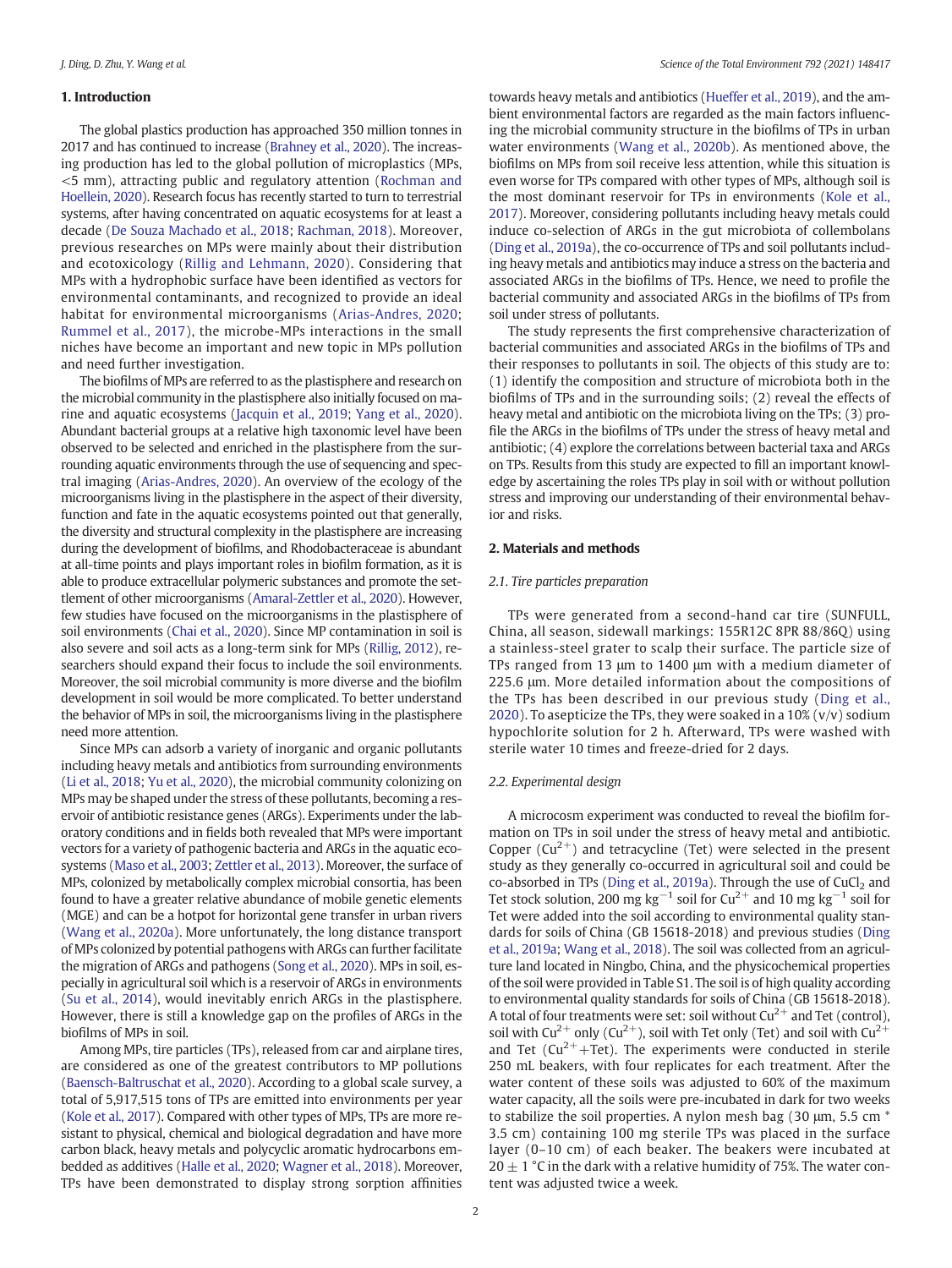### 2.3. Sample collection, chemical analysis and DNA extraction

After four weeks of incubation, the bags were dug up from soils. 2.0 g soil was collected, and analyzed for Tet according to a previous study ([Huang et al., 2013\)](#page-7-0). For DNA extraction, the TPs in each bag were transferred into a 2 mL centrifuge tube and frozen at −20 °C immediately. About 0.5 g soil around each bag was collected and frozen immediately. Total genome DNA from soil (0.25 g for each sample) and TP (0.05 g for each sample) samples was extracted using a DNeasy Powersoil Kit (Qiagen, Hilden, Germany) according to manufacturer's protocols. The obtained DNA was kept at −20 °C until further use.

# 2.4. Characterize the microbiota in TP biofilms and soil

To amplify the V4 regions of the 16S rRNA gene in TP and soil samples, the barcoded primer set 515F and 806R was used. Triplicate PCR reactions were conducted in 50 μL reaction system containing 25 μL TaKaRa ExTap, 1 μL DNA, 2 μL corresponding forward and backward primers, and 22 μL of PCR-grade water. The PCR was performed at 95 °C for 5 min, followed by 30 cycles of 94 °C for 45 s, 50 °C for 45 s, 68 °C for 45 s, and a final step at 72 °C for 10 min. Finally, the PCR products were quantified and pooled together. High-throughput sequencing was performed on the purified and pooled samples using an Illumina Hiseq2500 platform (Novogene, Tianjin, China).

QIIME was used to carry out the sequence analysis. The detailed process has been stated in our previous study [\(Ding et al., 2020](#page-7-0)). Briefly, after filtering adaptor sequences and removing low-quality reads, ambiguous nucleotides and barcodes, we subsampled the reads to obtain the same number of reads in each sample. The sequences were clustered into operational taxonomic units (OTUs) at a 3% sequence difference identity with UCLUST [\(Edgar, 2010](#page-7-0)). Taxonomy classification was assigned by applying Ribosomal Database Project (RDP) database (version 11.5) as the reference. Observed species were calculated to reflect the alpha-diversity of the microbiota, and principal coordinate analysis (PCoA) based on the weighted unifrac distance was conducted to investigate the beta-diversity.

#### 2.5. Profile the ARGs in TP biofilms and soil

The Wafergen SmartChip Real-time PCR system was used to reveal the ARG profiles in TP biofilms and soil. A total of 286 primer pairs targeting 285 ARGs and 16S rRNA gene were used in the present study. More detailed information on experimental procedure and data analysis has been described in our previous study [\(Ding et al., 2019b\)](#page-7-0). To minimize errors due to differences in bacterial abundances between samples, the relative abundance of each ARG was calculated according to the Eqs. (1) and (2). The threshold of the  $C_T$  value was set at 31, which was the number of cycles when the fluorescence signal reached the threshold.

Relative Gene Copy Number = 
$$
10^{(31-C_T^{1/(10/3)})}
$$
 (1)

The Relative Abundance of ARG

$$
= Relative ARG Copy/Relative 16S rRNA Gene Copy Number (2)
$$

#### 2.6. Statistical analysis

t-Test was used to evaluate the differences in diversity index and bacterial taxa between TP biofilms and soil samples. One-way analysis of variance (ANOVA) combined with the Tukey HSD test was conducted to reveal the effects of  $Cu^{2+}$  and Tet on the relative abundance of ARGs in TP biofilms. Both t-test and ANOVA were conducted using the SPSS software (version20, SPSS Inc., Chicago, USA). Adonis and Anoism tests with 999 permutations were used to reveal the differences in bacterial community structure between TP biofilms and soil and between TP biofilm samples from different treatments. Nonmetric multidimensional scaling (NMDS) ordinations based on the Bray-Curtis dissimilarity matrix were performed to visualize the stresses of  $Cu^{2+}$  and Tet on the ARG profiles in TP biofilms. These stresses on each bacterial taxa and shared ARGs in TP biofilms were also shown by heatmap. Mantel test, Procrustes test, and co-occurrence network were used to reveal the relationships between microbial taxa and ARGs. The analysis mentioned above was conducted in R3.4.1.

#### 3. Results and discussion

#### 3.1. Differences of microbiota in TP biofilms and surrounding soils

The average numbers of the identified OTUs at 97% similarity were 3214 and 1381 for soil and TP samples, respectively. Alpha-diversity was used to investigate the community diversity of microbiota and diverse bacterial assemblages were detected on TPs, with a statistically lower diversity compared with the soil microbiota [\(Fig. 1](#page-3-0)a,  $P < 0.01$ ). This is consistent with previous findings that less diverse bacteria could colonize on MPs compared with surrounding environments including urban river, seawater and sediments ([De Tender et al., 2015](#page-7-0); [McCormick et al., 2014;](#page-7-0) [Wu et al., 2020](#page-7-0); [Zettler et al., 2013](#page-8-0)), suggesting that TPs, as a special type of MPs, might induce selective enrichment of bacteria from surrounding environments like other types of MPs did ([Wu et al., 2019](#page-7-0)). Moreover, 214 OTUs were shared in all TP samples, accounting for 75.5% of the total abundance of all TP samples, and most of them were shared with soil samples ([Fig. 1](#page-3-0)b). The large number of the shared OTUs between TPs and surrounding soils suggested that the bacteria living in the biofilms predominantly originated from the ambient environments. Considering that diverse OTUs were shared by TPs which have been incubated in different water columns ([Wang et al.,](#page-7-0) [2020b](#page-7-0)) and a core microbiota has been proposed to exist in MP biofilms in aquatic environment ([Zettler et al., 2013\)](#page-8-0), the results in this study indicated that TP biofilms in soil likely have a core microbiota.

To further reveal the separation pattern in bacterial community between TP biofilm and surrounding soil, PCoA based on the weighted Unifrac metric was conducted and revealed a significant separation (Adonis,  $P < 0.01$ ) along with the primary principal coordinate (36.6%, [Fig. 1c](#page-3-0)). Additionally, the relative abundances of bacterial taxa in family level further confirmed these differences ([Fig. 1d](#page-3-0)). In comparison with the soil samples, 11 families were significantly enriched on TPs, while 17 families were significantly depleted. As differences in bacterial community have been observed between MP or TP biofilms and water columns ([Ogonowski et al., 2018;](#page-7-0) [Wang et al., 2020b;](#page-7-0) [Wu et al., 2019\)](#page-7-0), and between MP biofilms and soil [\(Chai et al., 2020\)](#page-7-0), the significant differences in taxonomic composition [\(Fig. 1](#page-3-0)d), coupled with separation pattern ([Fig. 1](#page-3-0)c) in this study revealed that the sorting phenomenon of microbial communities between TPs and surrounding soils is also prevalent.

#### 3.2. Soil pollutants shaping the bacterial community in TP biofilms

The taxonomic compositions at phylum and OTU levels were used to describe the changes of bacterial community under the stress of heavy metal and antibiotic [\(Fig. 2](#page-4-0)). The most common bacteria in all biofilm samples were Proteobacteria, Actinobacteria and Firmicutes, accounting for 86.8% [\(Fig. 2](#page-4-0)a), and these were also the dominant bacteria in the soil of the control group (Fig. S1), indicating that bacteria on TPs were mainly derived from soils. This is consistent with the general observation that most of the bacteria detected in MP biofilms belong to these three phyla ([Amaral-Zettler et al., 2020\)](#page-7-0). In addition, these bacteria are commonly biofilm formers and contribute to the settlement of other microorganisms ([Amaral-Zettler et al., 2020](#page-7-0)). Combined exposure to  $Cu<sup>2+</sup>$  and Tet decreased the relative abundance of Proteobacteria from 54.7% to 47.8% in TP biofilms [\(Fig. 2](#page-4-0)a), which may be due to that taxa within Proteobacteria in the biofilms are generally sensitive to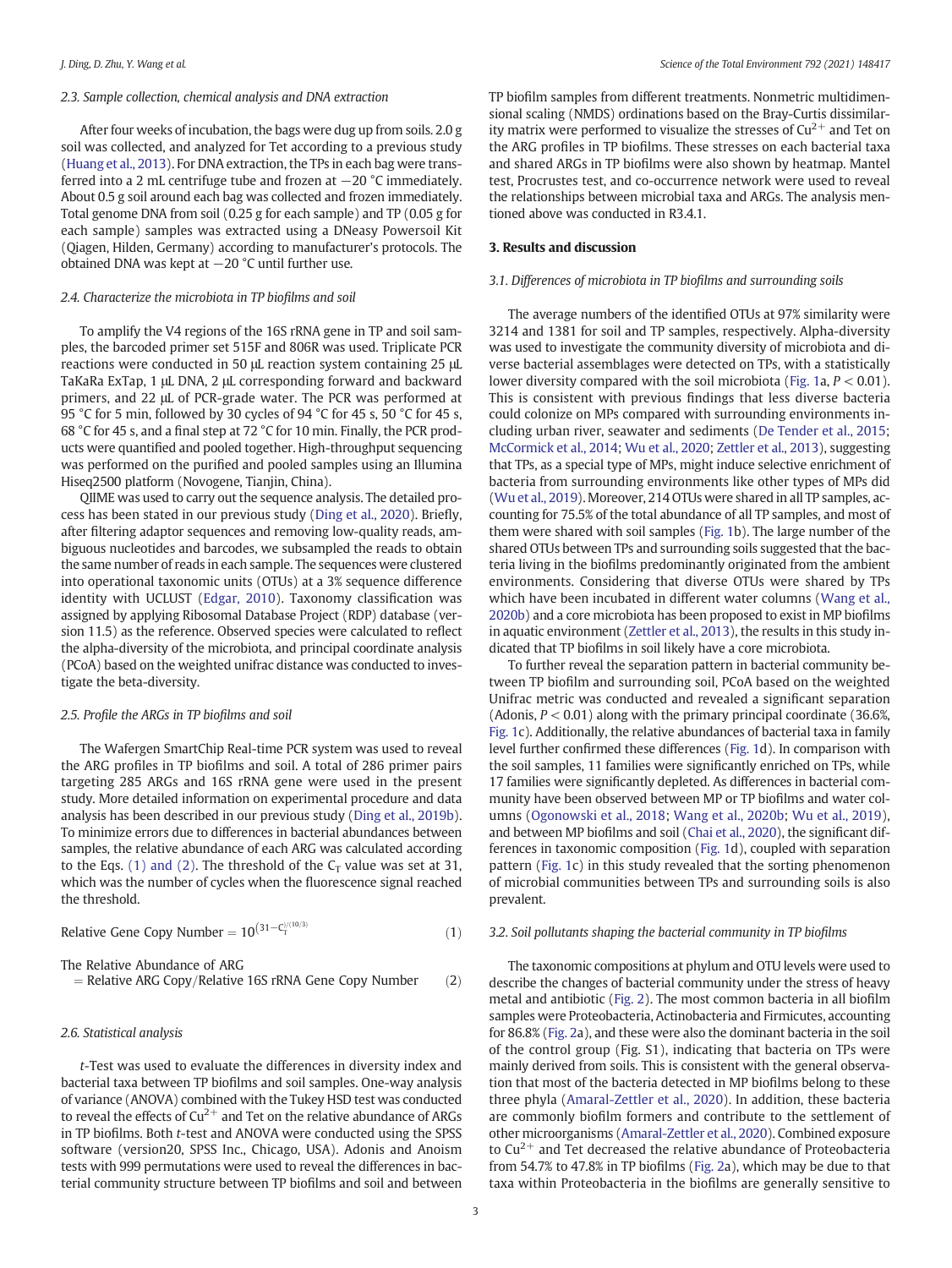<span id="page-3-0"></span>

Fig. 1. Dissimilar microbiota in TP biofilms and soils. (a) Differences in observed species of bacterial communities in TP biofilm and soil samples (t-test,  $n = 16$ ). (b) The number of shared OTUs in TP biofilm and soil samples. (c) Principal coordinate analysis (PCoA) plots of OTUs between soil and TP samples based on the weighted UniFrac distance matrix. (d) A significant difference of bacterial community between soil and TP samples at family level (t-test, n = 16). Only the relative abundances >1% were presented.

 $Cu^{2+}$  and Tet [\(Corcoll et al., 2019](#page-7-0); [Lin et al., 2016](#page-7-0)). PCoA further demonstrated that both in TP biofilms and soils, bacterial community was significantly shaped after pollutant exposure ( $P < 0.05$ , [Fig. 2](#page-4-0)b and Fig. S2), and the combined effect of  $Cu^{2+}$  and Tet on bacterial community was stronger than these of individual component alone, indicating a synergistic effect [\(Fig. 2](#page-4-0)b and Fig. S2). One probable mechanism is that the shifts in soil microbial community induced by  $Cu^{2+}$  and Tet stress might drive the bacterial community in TPs, since soil microbiota determined the microbiota living on TPs. Besides, considering it has been reported that antibiotic absorption by MPs might be the main reason driving the bacterial community structure on MPs ([Wang et al.,](#page-7-0) [2020b](#page-7-0)) and TPs have sorption affinities towards heavy metals and antibiotics ([Lian et al., 2013\)](#page-7-0), the shift in bacterial community on TPs could be attributed to the synergistic stress induced by sorption of  $Cu^{2+}$  and Tet on the TPs. Similarly, the taxonomic compositions at OTU level also indicated a synergistic effect of  $Cu^{2+}$  and Tet on microbiota on TPs, and the abundances of some genus such as Sphingomonas and *Pseudomonadaceae* were significantly increased in Tet and  $Cu^{2+} + Tet$ treatments ([Fig. 2](#page-4-0)c). The increase in the abundances of these specific genera were likely due to their metabolic versatility, genome plasticity, and intrinsic resistance to Tet ([Butiuc-Keul et al., 2021](#page-7-0); [Khan et al.,](#page-7-0) [2016;](#page-7-0) [Zhang et al., 2018](#page-8-0)), which will enable them to withstand the presence of these stressors and grow in various environments. Interestingly, Tet concentrations decreased after four weeks of incubation (Fig. S3), and this is consistent with the increased abundances of bacteria capable of degrading organic compounds. These bacteria are generally the dominant genus in the biofilms of bioreactors under the stress of antibiotics ([Qiu et al., 2013](#page-7-0)), further revealing that antibiotic could be absorbed onto the surface of TPs and induce specific selection on the microbiota. To date, the formation mechanism of biofilms in MPs has rarely been studied, and location specific characteristic is considered as the most important determinant than time-specific and substrate-specific factors in shaping the bacterial community on MPs [\(Oberbeckmann](#page-7-0) [et al., 2018](#page-7-0); [Yang et al., 2020\)](#page-7-0). While previous study found that nutrients in water contributed to the formation of biofilms on TPs ([Wang](#page-7-0) [et al., 2020b\)](#page-7-0), the above results of this study confirmed that soil pollutants play an important role in shifting the bacterial community on TPs.

#### 3.3. Soil pollutants increasing the abundance of ARGs in TP biofilms

The number of detected ARGs in all TP biofilms was 26, which was lower than that in soil (75 subtype ARGs were detected in all soil samples). However, most of the ARGs in TP biofilms were shared with soil ARGs (Fig. S4), indicating that most ARGs on TPs were derived from soils. It has been reported that MPs are an important reservoir for ARGs in both marine and terrestrial environment [\(Wang et al., 2020a](#page-7-0); [Wang et al., 2020c](#page-7-0); [Yang et al., 2019](#page-7-0)), and the diversity of ARGs on MPs was higher than that of ARGs from seawater microbiota [\(Wu](#page-7-0) [et al., 2019](#page-7-0)). The average detected numbers of ARGs were 11 and 38 in TP biofilm samples and soil samples, respectively, which is consistent with the lower diversity of microbiota in TP biofilms compared with the soil microbiota (Fig. 1a,  $P < 0.01$ ). This could be due to that the soil is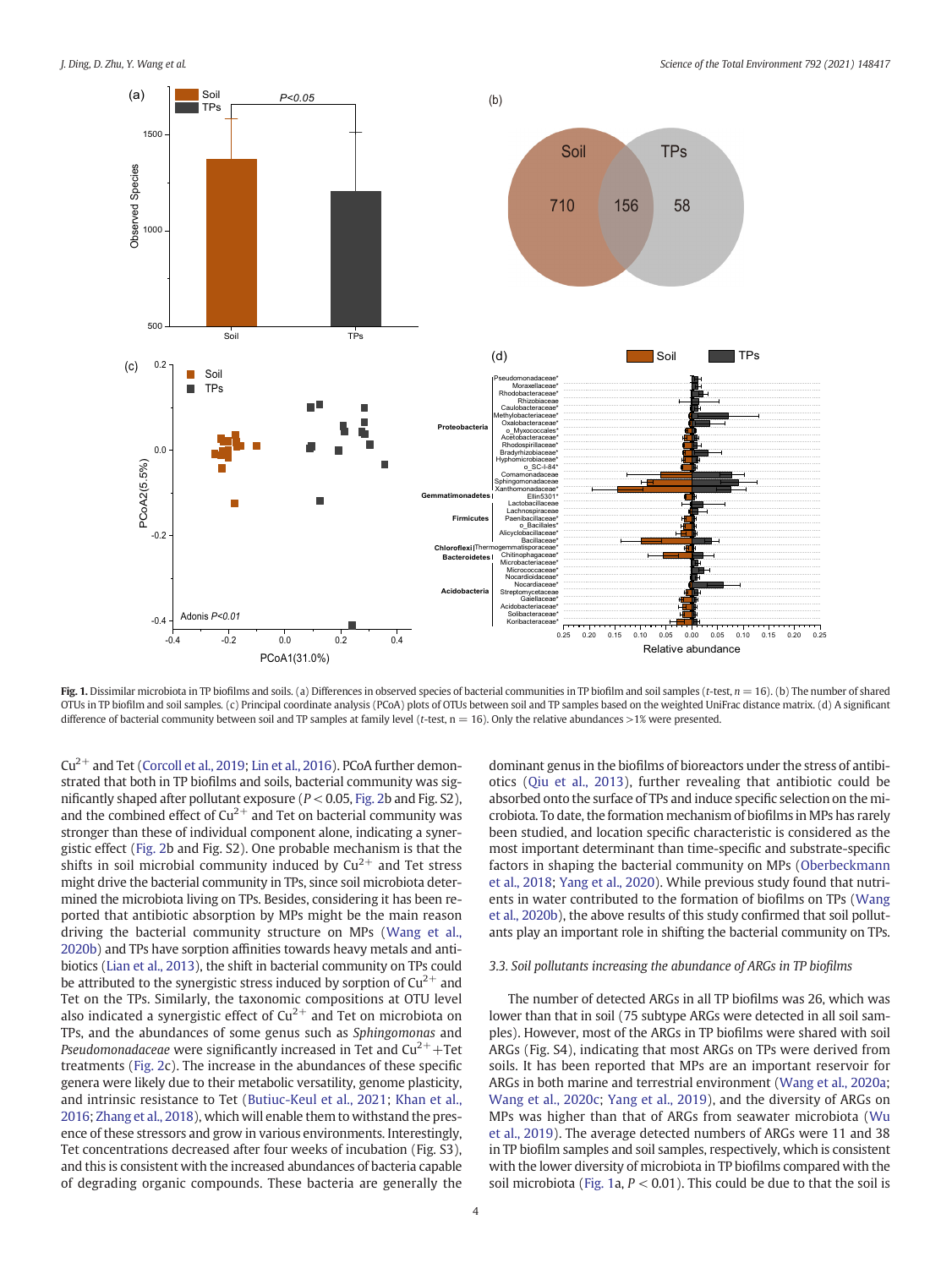<span id="page-4-0"></span>

Fig. 2. Effects of heavy metal (Cu<sup>2+</sup>) and antibiotic (Tet) amendment on the bacterial community on TPs. (a) Bar plot showing the relative abundance of different bacterial phylum of TP samples from different treatments. (b) Principal coordinate analysis (PCoA) plots of OTUs among different treatments based on the weighted UniFrac distance matrix. (c) Heatmap showing the relative abundance of different bacterial taxa of TP samples from different treatments.

more nutritional than seawater and the poorer nutritional conditions on TPs than soil might limit the enrichment of ARGs from surrounding soils. Notably, compared with the control treatment, pollutant amendment did not increase the abundance of ARGs in soils (Fig. S5), but the stress of  $Cu^{2+}$  and Tet, especially their combined stress, increased the abundance of ARGs in TP biofilms ([Fig. 3a](#page-5-0)). To our knowledge, this study for the first time observed that exposure to soils contaminated with heavy metal and antibiotic could increase the abundance of ARGs in TP biofilms. Moreover, the compositions of ARGs in soils and TP biofilms were both shifted due to the stress of  $Cu^{2+}$  and Tet [\(Fig. 3b](#page-5-0)) and Fig. S6). The synergistic effect on ARGs has been observed in soils, water columns and even animal gut ([Ding et al., 2019a;](#page-7-0) [Hu et al.,](#page-7-0) [2016;](#page-7-0) [Stepanauskas et al., 2006\)](#page-7-0). Since  $Cu^{2+}$  and Tet amendment under the concentrations of the present study did not induce the enrichment of ARGs in soils (Fig. S5), pollutants adsorbed on the TPs were considered as an important factor shaping the composition of ARGs in TP biofilms. As the presence of  $Cu^{2+}$  could enhance the sorption of Tet on TPs [\(Lian et al., 2013\)](#page-7-0), the coadsorption of  $Cu^{2+}$  and Tet might further explain their synergistic effect on the ARGs in the biofilms of TPs. The synergistic effect has also been observed in the gut associated ARGs of soil fauna ([Ding et al., 2019a\)](#page-7-0). The above results indicated that bacteria living in the special niches of soil such as TP biofilms or gut of soil fauna might suffer a heavier stress of heavy metal and antibiotic than soil microbiota, inducing the enrichment of ARGs. In addition, ARGs with the highest relative abundances in the biofilms of TPs were blaOXY-1, fabK and aadA7 (Fig. S7), and these ARGs have been reported to be widely distributed in different environments and can be disseminated through horizontal gene transfer ([Mbelle et al., 2020](#page-7-0); [Xu and Chen,](#page-7-0)

[2020\)](#page-7-0), indicating the potential risks of TPs to the environment and public health.

To further visualize the specific enrichments of ARGs on TPs, heatmap was conducted and showed that 8 ARGs were shared in all the TP samples, with 6 subtypes of ARGs being significantly increased under the combined stress of  $Cu^{2+}$  and Tet [\(Fig. 3c](#page-5-0)). Surprisingly, the abundances of some subtypes of ARGs which were not targeted to Tet increased under the stress of Tet ([Fig. 3](#page-5-0)c). For example, the abundances of the ARGs belonging to aminoglycoside resistance and multidrug were up-regulated ([Fig. 3](#page-5-0)c). Considering that aminoglycoside genes were prevalent in different environments and also the dominant ARGs in biofilms ([Huyan et al., 2020](#page-7-0)), and multidrug genes, such as mefA were also detected in the biofilms of MPs ([Wang et al., 2020a](#page-7-0)), co-selection of heavy metal and antibiotic might be the dominant driver for the increase and prevalence of non-targeted ARGs. The co-selection has been observed in different environmental media, including freshwater, soil and even the digestive tract of soil fauna ([Ding et al., 2019a](#page-7-0); [Hu et al., 2016](#page-7-0); [Stepanauskas et al., 2006\)](#page-7-0). The present study for the first time confirmed the co-selection in the biofilms of TPs. Since the potential pathogens are widely distributed in the biofilms, the co-selection may contribute to the emergence of superbacteria and further threaten human health.

# 3.4. Relationships between microbiota and ARGs in TP biofilms

To investigate the relationships between ARG profiles and bacterial community composition, Procrustes analysis and Mantel test were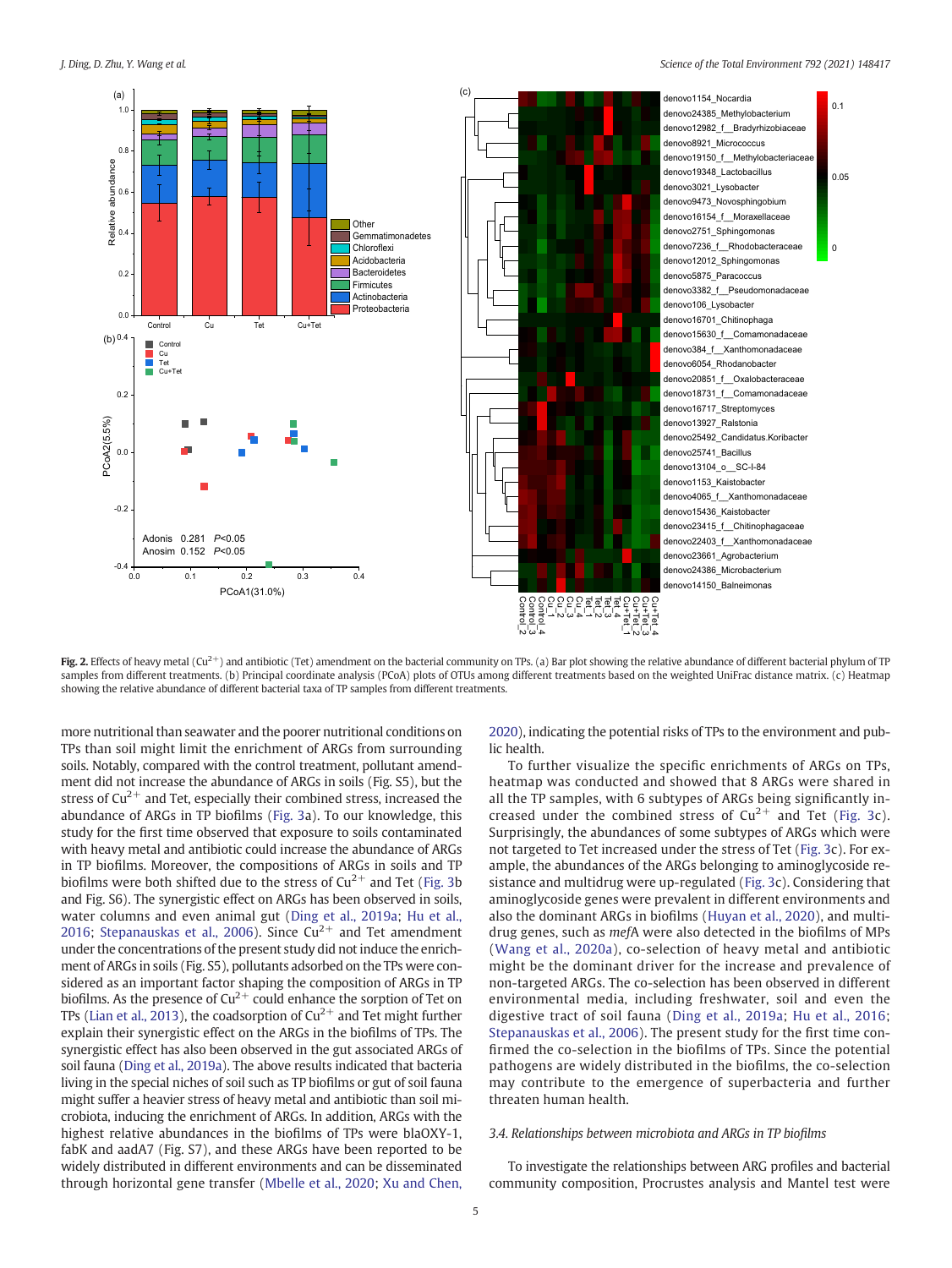<span id="page-5-0"></span>

Fig. 3. Effects of heavy metal ( $Cu<sup>2+</sup>$ ) and antibiotic (Tet) amendment on the profiles of ARGs in the biofilms of TPs. (a) Differences in relative abundance of ARGs on TPs after exposure to  $Cu<sup>2+</sup>$  and Tet (one-way ANOVO,  $n = 4$ ). (b) Nonmetric multidimensional scaling revealing the separation of ARG profiles on TPs among different treatments. (c) Heatmap showing the enrichment of shared ARGs in the  $Cu^{2+}$  and Tet treated TP biofilms compared with the control.

conducted using Bray-Curtis dissimilarity metrics. Procrustes analysis revealed that there was a significant correlation between ARG profiles and bacterial community composition ( $M^2 = 0.296$ ,  $P < 0.001$ , [Fig. 4a](#page-6-0)), which was further confirmed by the Mantel test, indicating that the distinct profile patterns of ARGs in different treatments might be potentially linked to the changes of microbiota. As bacterial community has been reported as the main driver of resistome composition in various environments, such as soil, sediment, and the plastisphere ([Chen et al., 2016;](#page-7-0) [Wang et al., 2020a](#page-7-0); [Zhu et al.,](#page-8-0) [2017\)](#page-8-0), the stress induced by antibiotic and heavy metal could shift the microbiota on TPs and synchronously change the profiles of their ARGs.

The close connection between bacterial taxa and ARGs on TPs was further confirmed by the co-occurrence network [\(Fig. 4b](#page-6-0)). Positive correlations were generally found in ARGs-ARGs and bacteria-bacteria pairing, however, there were still several links between ARGs and bacterial taxa, such as the correlations between de novo 384 and fabK and between de novo 22,403 and mefA, indicating a potential host for these ARGs in the biofilms of TPs [\(Fig. 4](#page-6-0)b). Interestingly, the ARGs on TPs were significantly correlated with Proteobacteria ([Fig. 4](#page-6-0)b and Table S2), indicating that ARGs might be primarily contained in Proteobacteria. The close links between ARGs and Proteobacteria were also observed in the biofilms of other types of MPs in urban rivers [\(Wang et al., 2020a\)](#page-7-0), indicating MPs including TPs might selectively enrich microorganism containing ARGs from surrounding environments.

# 4. Conclusions

TPs, as an emerging pollutant, widely occurred in soil, and their environmental behavior has attracted a large attention. The present study showed that a variety of soil microorganisms were selectively enriched in the biofilms of TPs and the bacterial community composition on TPs was further shaped by  $Cu^{2+}$  and Tet exposure in soil, implying that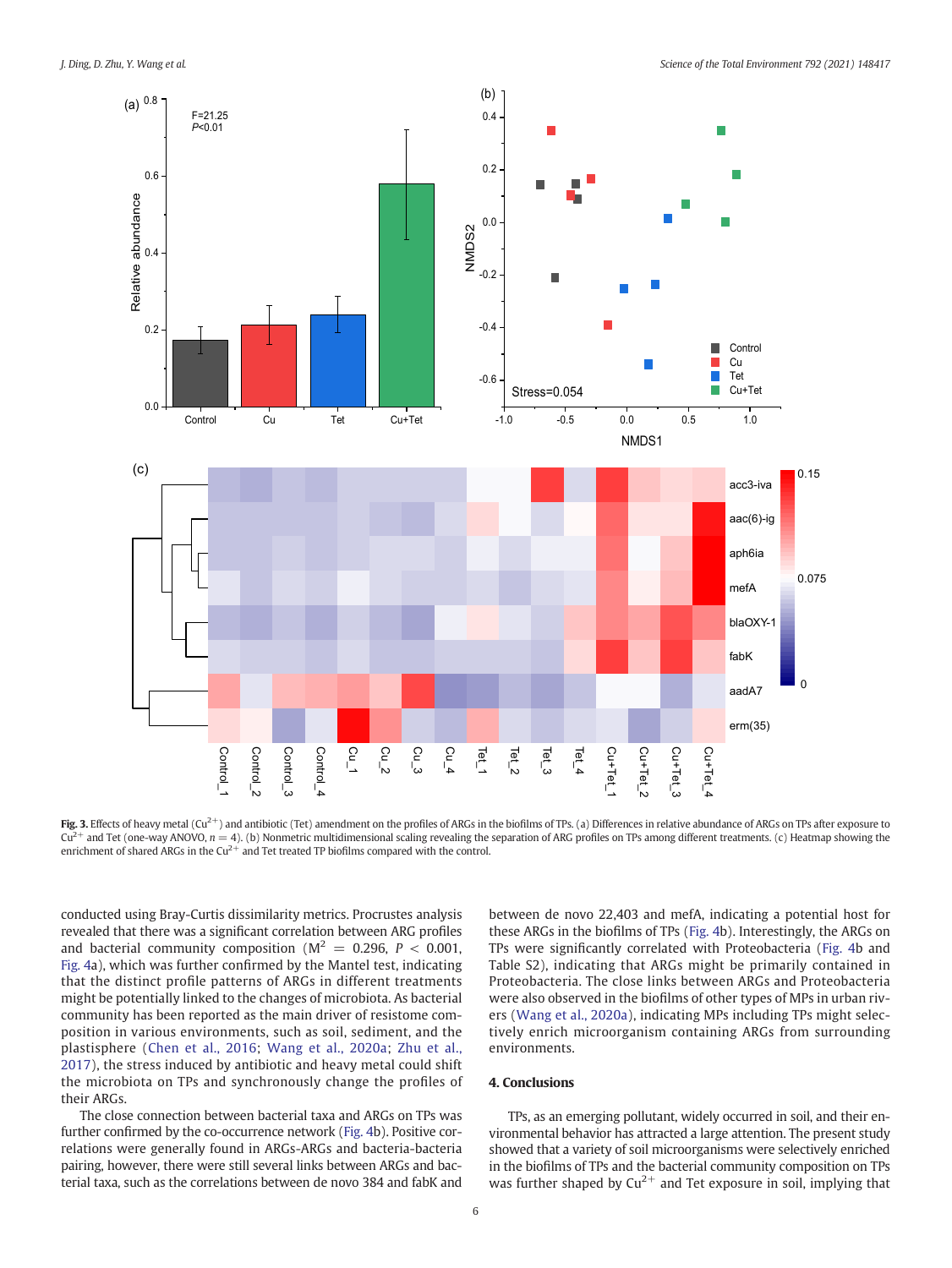<span id="page-6-0"></span>

Fig. 4. Relationships between microbiota and ARGs in biofilms of TPs. (a) Procrustes test showing significant correlation between ARG profile and bacterial community. (b) Co-occurrence network analysis of the abundant microbiota (relative abundance  $>1\%$ ) and shared ARGs on TPs in response to heavy metal (Cu<sup>2+</sup>) and antibiotic (Tet) amendment.

biofilms of TPs provide a unique niche for particular microorganisms. More importantly, compared with soil, although ARGs on TPs were less diverse, but they were more strongly impacted by soil pollutants, with the abundance of these ARGs in TP biofilms increased, indicating that TPs are important reservoirs for ARGs. Considering that TPs could subsequently transport from soil into surface water along with rainwater, the present study highlights the potential for TPs to act as vector for the spread of ARGs in environments. xNotably, TPs are more durable and have a stronger adsorption towards pollutants than other typical MPs, and they could therefore provide a long-distance transportation of ARGs, further increasing the incidence of superbugs in environments. Hence, TPs in soils may emerge as a preferred habitat and a vector for the disseminating of ARGs in different environments, especially under the stress of pollutants, thus increasing potential risks to ecological safety and human health.

## CRediT authorship contribution statement

Jing Ding: Conceptualization, Formal analysis, Investigation, Writing – original draft, Writing – review & editing. Dong Zhu: Conceptualization, Formal analysis. Yang Wang: Investigation. Hongtao Wang: Investigation. Aiping Liang: Investigation. Hongwei Sun: Investigation. Qinglin Chen: Formal analysis, Investigation. Simon Bo Lassen: Investigation. Min Lv: Conceptualization, Investigation, Writing – review & editing, Supervision. Lingxin Chen: Resources, Writing – review & editing.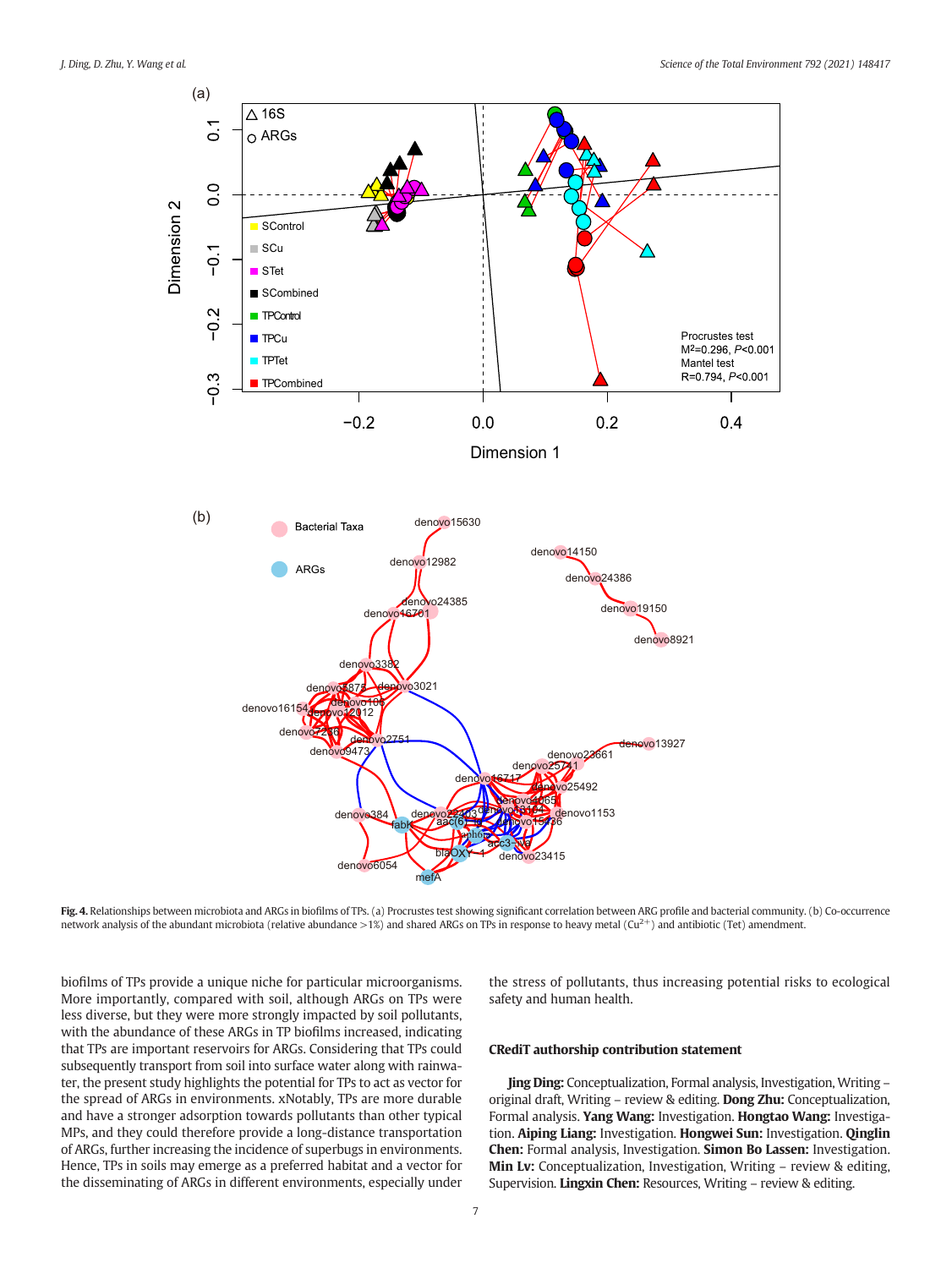#### <span id="page-7-0"></span>Declaration of competing interest

The authors declare that they have no known competing financial interests or personal relationships that could have appeared to influence the work reported in this paper.

#### Acknowledgments

This study was financially supported by the National Natural Science Foundation of China (41807032, 41991332 and 41601525), Youth Innovation Promotion Association CAS (2021212), Major Scientific and Technological Innovation Projects of Key R&D Programs in Shandong Province, China (2019JZZY020234) and Open Fund of Key Laboratory of Geospatial Technology for the Middle and Lower Yellow River Regions (Henan University), Ministry of Education (Grant No. GTYR202105).

#### Appendix A. Supplementary data

Supplementary data to this article can be found online at [https://doi.](https://doi.org/10.1016/j.scitotenv.2021.148417) [org/10.1016/j.scitotenv.2021.148417.](https://doi.org/10.1016/j.scitotenv.2021.148417)

#### References

- Amaral-Zettler, L.A., Zettler, E.R., Mincer, T.J., 2020. [Ecology of the plastisphere. Nat. Rev.](http://refhub.elsevier.com/S0048-9697(21)03488-4/rf0005) [Microbiol. 18, 139](http://refhub.elsevier.com/S0048-9697(21)03488-4/rf0005)–151.
- Arias-Andres, M., 2020. [Who is where in the plastisphere, and why does it matter? Mol.](http://refhub.elsevier.com/S0048-9697(21)03488-4/rf0010) [Ecol. Resour. 20, 617](http://refhub.elsevier.com/S0048-9697(21)03488-4/rf0010)–619.
- Baensch-Baltruschat, B., Kocher, B., Stock, F., Reifferscheid, G., 2020. [Tyre and road](http://refhub.elsevier.com/S0048-9697(21)03488-4/rf0015) [wear particles \(TRWP\) - a review of generation, properties, emissions, human](http://refhub.elsevier.com/S0048-9697(21)03488-4/rf0015) [health risk, ecotoxicity, and fate in the environment. Sci. Total Environ. 733,](http://refhub.elsevier.com/S0048-9697(21)03488-4/rf0015) [137823.](http://refhub.elsevier.com/S0048-9697(21)03488-4/rf0015)
- Brahney, J., Hallerud, M., Heim, E., Hahnenberger, M., Sukumaran, S., 2020. [Plastic rain in](http://refhub.elsevier.com/S0048-9697(21)03488-4/rf0020) [protected areas of the United States. Science 368, 1257](http://refhub.elsevier.com/S0048-9697(21)03488-4/rf0020)–1260.
- Butiuc-Keul, A., Carpa, R., Podar, D., Szekeres, E., Muntean, V., Iordache, D., Farkas, A., 2021. Antibiotic resistance in Pseudomonas [spp. through the urban water cycle. Curr.](http://refhub.elsevier.com/S0048-9697(21)03488-4/rf0025) [Microbiol. 78, 1227](http://refhub.elsevier.com/S0048-9697(21)03488-4/rf0025)–1237.
- Chai, B., Li, X., Liu, H., Lu, G., Dang, Z., Yin, H., 2020. [Bacterial communities on soil](http://refhub.elsevier.com/S0048-9697(21)03488-4/rf0030) [microplastic at Guiyu, an E-waste dismantling zone of China. Ecotoxicol. Environ.](http://refhub.elsevier.com/S0048-9697(21)03488-4/rf0030) [Saf. 195, 110521.](http://refhub.elsevier.com/S0048-9697(21)03488-4/rf0030)
- Chen, Q., An, X., Li, H., Su, J., Ma, Y., Zhu, Y.-G., 2016. Long-term fi[eld application of sewage](http://refhub.elsevier.com/S0048-9697(21)03488-4/rf0035) [sludge increases the abundance of antibiotic resistance genes in soil. Environ. Int. 92-](http://refhub.elsevier.com/S0048-9697(21)03488-4/rf0035) [93, 1](http://refhub.elsevier.com/S0048-9697(21)03488-4/rf0035)–10.
- Corcoll, N., Yang, J.H., Backhaus, T., Zhang, X.W., Eriksson, K.M., 2019. [Copper affects com](http://refhub.elsevier.com/S0048-9697(21)03488-4/rf0040)[position and functioning of microbial communities in marine bio](http://refhub.elsevier.com/S0048-9697(21)03488-4/rf0040)films at environ[mentally relevant concentrations. Front. Microbiol. 9, 3248.](http://refhub.elsevier.com/S0048-9697(21)03488-4/rf0040)
- De Souza Machado, A.A., Kloas, W., Zarfl, C., Hempel, S., Rillig, M.C., 2018. [Microplastics as an emerging threat to terrestrial ecosystems. Glob. Chang. Biol.](http://refhub.elsevier.com/S0048-9697(21)03488-4/rf0045) [24, 1405](http://refhub.elsevier.com/S0048-9697(21)03488-4/rf0045)–1416.
- De Tender, C.A., Devriese, L.I., Haegeman, A., Maes, S., Ruttink, T., Dawyndt, P., 2015. Bacterial community profi[ling of plastic litter in the Belgian part of the North Sea.](http://refhub.elsevier.com/S0048-9697(21)03488-4/rf0050) [Environ. Sci. Technol. 49, 9629](http://refhub.elsevier.com/S0048-9697(21)03488-4/rf0050)–9638.
- Ding, J., An, X.L., Lassen, S.B., Wang, H.T., Zhu, D., Ke, X., 2019a. [Heavy metal-induced co](http://refhub.elsevier.com/S0048-9697(21)03488-4/rf0055)[selection of antibiotic resistance genes in the gut microbiota of collembolans. Sci.](http://refhub.elsevier.com/S0048-9697(21)03488-4/rf0055) [Total Environ. 683, 210](http://refhub.elsevier.com/S0048-9697(21)03488-4/rf0055)–215.
- Ding, J., Zhu, D., Hong, B., Wang, H.T., Li, G., Ma, Y.B., Tang, Y.T., Chen, Q.L., 2019b. [Long](http://refhub.elsevier.com/S0048-9697(21)03488-4/rf0060)[term application of organic fertilization causes the accumulation of antibiotic](http://refhub.elsevier.com/S0048-9697(21)03488-4/rf0060) [resistome in earthworm gut microbiota. Environ. Int. 124, 145](http://refhub.elsevier.com/S0048-9697(21)03488-4/rf0060)–152.
- Ding, J., Zhu, D., Wang, H.-T., Lassen, S.B., Chen, Q.-L., Li, G., Lv, M., Zhu, Y.-G., 2020. [Dysbiosis in the gut microbiota of soil fauna explains the toxicity of tire tread parti](http://refhub.elsevier.com/S0048-9697(21)03488-4/rf0065)[cles. Environ. Sci. Technol. 54, 7450](http://refhub.elsevier.com/S0048-9697(21)03488-4/rf0065)–7460.
- Edgar, R.C., 2010. [Search and clustering orders of magnitude faster than BLAST. Bioinfor](http://refhub.elsevier.com/S0048-9697(21)03488-4/rf0070)[matics 26, 2460](http://refhub.elsevier.com/S0048-9697(21)03488-4/rf0070)–2461.
- Halle, L.L., Palmqvist, A., Kampmann, K., Khan, F.R., 2020. [Ecotoxicology of micronized](http://refhub.elsevier.com/S0048-9697(21)03488-4/rf0075) [tire rubber: past, present and future considerations. Sci. Total Environ. 706,](http://refhub.elsevier.com/S0048-9697(21)03488-4/rf0075) [135694.](http://refhub.elsevier.com/S0048-9697(21)03488-4/rf0075)
- Hu, H.-W., Wang, J.-T., Li, J., Li, J.-J., Ma, Y.-B., Chen, D., He, J.-Z., 2016. [Field-based evidence](http://refhub.elsevier.com/S0048-9697(21)03488-4/rf0080) [for copper contamination induced changes of antibiotic resistance in agricultural](http://refhub.elsevier.com/S0048-9697(21)03488-4/rf0080) [soils. Environ. Microbiol. 18, 3896](http://refhub.elsevier.com/S0048-9697(21)03488-4/rf0080)–3909.
- Huang, Y.J., Cheng, M.M., Li, W.H., Wu, L.H., Chen, Y.S., Luo, Y.M., Christie, P., Zhang, H.B., 2013. [Simultaneous extraction of four classes of antibiotics in soil, manure](http://refhub.elsevier.com/S0048-9697(21)03488-4/rf0085) [and sewage sludge and analysis by liquid chromatography-tandem mass spec](http://refhub.elsevier.com/S0048-9697(21)03488-4/rf0085)[trometry with the isotope-labelled internal standard method. Anal. Methods 5,](http://refhub.elsevier.com/S0048-9697(21)03488-4/rf0085) 3721–[3731.](http://refhub.elsevier.com/S0048-9697(21)03488-4/rf0085)
- Hueffer, T., Wagner, S., Reemtsma, T., Hofmann, T., 2019. [Sorption of organic substances to](http://refhub.elsevier.com/S0048-9697(21)03488-4/rf0090) [tire wear materials: similarities and differences with other types of microplastic.](http://refhub.elsevier.com/S0048-9697(21)03488-4/rf0090) [Trac-Trends Anal. Chem. 113, 392](http://refhub.elsevier.com/S0048-9697(21)03488-4/rf0090)–401.
- Huyan, J.Q., Tian, Z., Zhang, Y., Zhang, H., Shi, Y.H., Gillings, M.R., Yang, M., 2020. [Dynamics](http://refhub.elsevier.com/S0048-9697(21)03488-4/rf0095) of class 1 integrons in aerobic bio fi[lm reactors spiked with antibiotics. Environ. Int.](http://refhub.elsevier.com/S0048-9697(21)03488-4/rf0095) [140 \(9\).](http://refhub.elsevier.com/S0048-9697(21)03488-4/rf0095)
- Jacquin, J., Cheng, J., Odobel, C., Pandin, C., Conan, P., Pujo-Pay, M., Barbe, V., Meistertzheim, A.-L., Ghiglione, J.-F., 2019. [Microbial ecotoxicology of marine plastic](http://refhub.elsevier.com/S0048-9697(21)03488-4/rf0100) [debris: a review on colonization and biodegradation by the "plastisphere". Front.](http://refhub.elsevier.com/S0048-9697(21)03488-4/rf0100) [Microbiol. 10, 865](http://refhub.elsevier.com/S0048-9697(21)03488-4/rf0100).
- Khan, S., Beattie, T.K., Knapp, C.W., 2016. [Relationship between antibiotic- and](http://refhub.elsevier.com/S0048-9697(21)03488-4/rf0105) disinfectant-resistance profi[les in bacteria harvested from tap water. Chemosphere](http://refhub.elsevier.com/S0048-9697(21)03488-4/rf0105) [152, 132](http://refhub.elsevier.com/S0048-9697(21)03488-4/rf0105)–141.
- Kole, P.J., Lohr, A.J., Van Belleghem, F.G.A.J., Ragas, A.M.J., 2017. [Wear and tear of tyres: a](http://refhub.elsevier.com/S0048-9697(21)03488-4/rf0110) [stealthy source of microplastics in the environment. Int. J. Environ. Res. Public Health](http://refhub.elsevier.com/S0048-9697(21)03488-4/rf0110) [14, 1265.](http://refhub.elsevier.com/S0048-9697(21)03488-4/rf0110)
- Li, J., Zhang, K., Zhang, H., 2018. [Adsorption of antibiotics on microplastics. Environ. Pollut.](http://refhub.elsevier.com/S0048-9697(21)03488-4/rf0115) [237, 460](http://refhub.elsevier.com/S0048-9697(21)03488-4/rf0115)–467.
- Lian, F., Song, Z., Liu, Z., Zhu, L., Xing, B., 2013. [Mechanistic understanding of tetracycline](http://refhub.elsevier.com/S0048-9697(21)03488-4/rf0120) [sorption](http://refhub.elsevier.com/S0048-9697(21)03488-4/rf0120) [on](http://refhub.elsevier.com/S0048-9697(21)03488-4/rf0120) [waste](http://refhub.elsevier.com/S0048-9697(21)03488-4/rf0120) [tire](http://refhub.elsevier.com/S0048-9697(21)03488-4/rf0120) [powder](http://refhub.elsevier.com/S0048-9697(21)03488-4/rf0120) [and](http://refhub.elsevier.com/S0048-9697(21)03488-4/rf0120) [its](http://refhub.elsevier.com/S0048-9697(21)03488-4/rf0120) [chars](http://refhub.elsevier.com/S0048-9697(21)03488-4/rf0120) [as](http://refhub.elsevier.com/S0048-9697(21)03488-4/rf0120) [affected](http://refhub.elsevier.com/S0048-9697(21)03488-4/rf0120) [by](http://refhub.elsevier.com/S0048-9697(21)03488-4/rf0120)  $Cu^{2+}$  [and pH. Environ.](http://refhub.elsevier.com/S0048-9697(21)03488-4/rf0120) [Pollut. 178, 264](http://refhub.elsevier.com/S0048-9697(21)03488-4/rf0120)–270.
- Lin, H., Jin, D.F., Freitag, T.E., Sun, W.C., Yu, Q.G., Fu, J.R., Ma, J.W., 2016. [A compositional](http://refhub.elsevier.com/S0048-9697(21)03488-4/rf0125) [shift in the soil microbiome induced by tetracycline, sulfamonomethoxine and cipro](http://refhub.elsevier.com/S0048-9697(21)03488-4/rf0125)fl[oxacin entering a plant-soil system. Environ. Pollut. 212, 440](http://refhub.elsevier.com/S0048-9697(21)03488-4/rf0125)–448.
- Maso, M., Garces, E., Pages, F., Camp, J., 2003. [Drifting plastic debris as a potential vector](http://refhub.elsevier.com/S0048-9697(21)03488-4/rf0130) [for dispersing harmful algal bloom \(HAB\) species. Sci. Mar. 67, 107](http://refhub.elsevier.com/S0048-9697(21)03488-4/rf0130)–111.
- Mbelle, N., Sekyere, J.O., Feldman, C., Maning, N.E., Modipane, L., Essack, S.Y., 2020. [Genomic analysis of two drug-resistant clinical](http://refhub.elsevier.com/S0048-9697(21)03488-4/rf0135) Morganella morganii strains isolated [from UTI patients in Pretoria, South Africa. Lett. Appl. Microbiol. 70, 21](http://refhub.elsevier.com/S0048-9697(21)03488-4/rf0135)–28.
- McCormick, A., Hoellein, T.J., Mason, S.A., Schluep, J., Kelly, J.J., 2014. [Microplastic is an](http://refhub.elsevier.com/S0048-9697(21)03488-4/rf0140) [abundant and distinct microbial habitat in an urban river. Environ. Sci. Technol. 48,](http://refhub.elsevier.com/S0048-9697(21)03488-4/rf0140) [11863](http://refhub.elsevier.com/S0048-9697(21)03488-4/rf0140)–11871.
- Oberbeckmann, S., Kreikemeyer, B., Labrenz, M., 2018. [Environmental factors support the](http://refhub.elsevier.com/S0048-9697(21)03488-4/rf0145) formation of specifi[c bacterial assemblages on microplastics. Front. Microbiol. 8,](http://refhub.elsevier.com/S0048-9697(21)03488-4/rf0145) [2709](http://refhub.elsevier.com/S0048-9697(21)03488-4/rf0145).
- Ogonowski, M., Motiei, A., Ininbergs, K., Hell, E., Gerdes, Z., Udekwu, K.I., Bacsik, Z., Gorokhova, E., 2018. [Evidence for selective bacterial community structuring on](http://refhub.elsevier.com/S0048-9697(21)03488-4/rf0150) [microplastics. Environ. Microbiol. 20, 2796](http://refhub.elsevier.com/S0048-9697(21)03488-4/rf0150)–2808.
- Qiu, G.L., Song, Y.H., Zeng, P., Duan, L., Xiao, S.H., 2013. [Characterization of bacterial com](http://refhub.elsevier.com/S0048-9697(21)03488-4/rf0155)munities in hybrid upfl[ow anaerobic sludge blanket \(UASB\)-membrane bioreactor](http://refhub.elsevier.com/S0048-9697(21)03488-4/rf0155) [\(MBR\) process for berberine antibiotic wastewater treatment. Bioresour. Technol.](http://refhub.elsevier.com/S0048-9697(21)03488-4/rf0155) [142, 52](http://refhub.elsevier.com/S0048-9697(21)03488-4/rf0155)–62.
- Rachman, C.M., 2018. [Microplastics research from sink to source. Science 360, 28](http://refhub.elsevier.com/S0048-9697(21)03488-4/rf0160)–29.
- Rillig, M.C., 2012. [Microplastic in terrestrial ecosystems and the soil? Environ. Sci. Technol.](http://refhub.elsevier.com/S0048-9697(21)03488-4/rf0165) [46, 6453](http://refhub.elsevier.com/S0048-9697(21)03488-4/rf0165)–6454.
- Rillig, M.C., Lehmann, A., 2020. [Microplastic in terrestrial ecosystems. Science 368,](http://refhub.elsevier.com/S0048-9697(21)03488-4/rf0170) [1430](http://refhub.elsevier.com/S0048-9697(21)03488-4/rf0170)–1431.
- Rochman, C.M., Hoellein, T., 2020. [The global odyssey of plastic pollution. Science 368,](http://refhub.elsevier.com/S0048-9697(21)03488-4/rf0175) [1184](http://refhub.elsevier.com/S0048-9697(21)03488-4/rf0175)–1185.
- Rummel, C.D., Jahnke, A., Gorokhova, E., Kuehnel, D., Schmitt-Jansen, M., 2017. [Impacts of](http://refhub.elsevier.com/S0048-9697(21)03488-4/rf0180) biofi[lm formation on the fate and potential effects of microplastic in the aquatic en](http://refhub.elsevier.com/S0048-9697(21)03488-4/rf0180)[vironment. Environ. Sci. Technol. Lett. 4, 258](http://refhub.elsevier.com/S0048-9697(21)03488-4/rf0180)–267.
- Song, J., Jongmans-Hochschulz, E., Mauder, N., Imirzalioglu, C., Wichels, A., Gerdts, G., 2020. [The travelling particles: investigating microplastics as possible transport](http://refhub.elsevier.com/S0048-9697(21)03488-4/rf0185) vectors for multidrug resistant E. coli [in the Weser estuary \(Germany\). Sci. Total](http://refhub.elsevier.com/S0048-9697(21)03488-4/rf0185) [Environ. 720, 137603.](http://refhub.elsevier.com/S0048-9697(21)03488-4/rf0185)
- Stepanauskas, R., Glenn, T.C., Jagoe, C.H., Tuckfield, R.C., Lindell, A.H., King, C.J., McArthur, J.V., 2006. [Coselection for microbial resistance to metals and antibiotics in freshwater](http://refhub.elsevier.com/S0048-9697(21)03488-4/rf0190) [microcosms. Environ. Microbiol. 8, 1510](http://refhub.elsevier.com/S0048-9697(21)03488-4/rf0190)–1514.
- Su, J.Q., Wei, B., Xu, C.Y., Qiao, M., Zhu, Y.G., 2014. [Functional metagenomic characteriza](http://refhub.elsevier.com/S0048-9697(21)03488-4/rf0195)[tion of antibiotic resistance genes in agricultural soils from China. Environ. Int. 65,](http://refhub.elsevier.com/S0048-9697(21)03488-4/rf0195) 9–[15](http://refhub.elsevier.com/S0048-9697(21)03488-4/rf0195).
- Wagner, S., Hueffer, T., Kloeckner, P., Wehrhahn, M., Hofmann, T., Reemtsma, T., 2018. [Tire](http://refhub.elsevier.com/S0048-9697(21)03488-4/rf0200) [wear particles in the aquatic environment - a review on generation, analysis, occur](http://refhub.elsevier.com/S0048-9697(21)03488-4/rf0200)[rence, fate and effects. Water Res. 139, 83](http://refhub.elsevier.com/S0048-9697(21)03488-4/rf0200)–100.
- Wang, W.Z., Chi, S.L., Xu, W.H., Zhang, C.L., 2018. Infl[uence of long-term chicken manure](http://refhub.elsevier.com/S0048-9697(21)03488-4/rf0205) [application on the concentration of soil tetracycline antibiotics and resistant bacteria](http://refhub.elsevier.com/S0048-9697(21)03488-4/rf0205) [variations. Appl. Ecol. Environ. Res. 16, 1143](http://refhub.elsevier.com/S0048-9697(21)03488-4/rf0205)–1153.
- Wang, J., Qin, X., Guo, J., Jia, W., Wang, Q., Zhang, M., Huang, Y., 2020a. [Evidence of selec](http://refhub.elsevier.com/S0048-9697(21)03488-4/rf0210)[tive enrichment of bacterial assemblages and antibiotic resistant genes by](http://refhub.elsevier.com/S0048-9697(21)03488-4/rf0210) [microplastics in urban rivers. Water Res. 183, 116113](http://refhub.elsevier.com/S0048-9697(21)03488-4/rf0210).
- Wang, L., Luo, Z., Zhen, Z., Yan, Y., Yan, C., Ma, X., Sun, L., Wang, M., Zhou, X., Hu, A., 2020b. [Bacterial community colonization on tire microplastics in typical urban water envi](http://refhub.elsevier.com/S0048-9697(21)03488-4/rf0215)[ronments and associated impacting factors. Environ. Pollut. 265, 114922.](http://refhub.elsevier.com/S0048-9697(21)03488-4/rf0215)
- Wang, S., Xue, N., Li, W., Zhang, D., Pan, X., Luo, Y., 2020c. [Selectively enrichment of anti](http://refhub.elsevier.com/S0048-9697(21)03488-4/rf0220)[biotics and ARGs by microplastics in river, estuary and marine waters. Sci. Total](http://refhub.elsevier.com/S0048-9697(21)03488-4/rf0220) [Environ. 708, 134594.](http://refhub.elsevier.com/S0048-9697(21)03488-4/rf0220)
- Wu, X., Pan, J., Li, M., Li, Y., Bartlam, M., Wang, Y., 2019. [Selective enrichment of bacterial](http://refhub.elsevier.com/S0048-9697(21)03488-4/rf0225) [pathogens by microplastic bio](http://refhub.elsevier.com/S0048-9697(21)03488-4/rf0225)film. Water Res. 165, 114979.
- Wu, N., Zhang, Y., Zhao, Z., He, J., Li, W., Li, J., Xu, Wa, Ma, Y., Niu, Z., 2020. [Colonization](http://refhub.elsevier.com/S0048-9697(21)03488-4/rf0230) [characteristics of bacterial communities on microplastics compared with ambient en](http://refhub.elsevier.com/S0048-9697(21)03488-4/rf0230)[vironments \(water and sediment\) in Haihe Estuary. Sci. Total Environ. 708, 134876](http://refhub.elsevier.com/S0048-9697(21)03488-4/rf0230).
- Xu, Y.M., Chen, J.R., 2020. [Transfer of class 1 integron-mediated antibiotic resistance genes](http://refhub.elsevier.com/S0048-9697(21)03488-4/rf0235) from Salmonella enterica of farm fl[y origin to susceptible](http://refhub.elsevier.com/S0048-9697(21)03488-4/rf0235) Escherichia coli and Salmonella [strains. LWT-Food Sci. Technol. 122, 109013.](http://refhub.elsevier.com/S0048-9697(21)03488-4/rf0235)
- Yang, Y., Liu, G., Song, W., Ye, C., Lin, H., Li, Z., Liu, W., 2019. [Plastics in the marine environ](http://refhub.elsevier.com/S0048-9697(21)03488-4/rf0240)[ment are reservoirs for antibiotic and metal resistance genes. Environ. Int. 123,](http://refhub.elsevier.com/S0048-9697(21)03488-4/rf0240) 79–[86.](http://refhub.elsevier.com/S0048-9697(21)03488-4/rf0240)
- Yang, Y., Liu, W., Zhang, Z., Grossart, H.-P., Gadd, G.M., 2020. [Microplastics provide new](http://refhub.elsevier.com/S0048-9697(21)03488-4/rf0245) [microbial niches in aquatic environments. Appl. Microbiol. Biotechnol. 104,](http://refhub.elsevier.com/S0048-9697(21)03488-4/rf0245) [6501](http://refhub.elsevier.com/S0048-9697(21)03488-4/rf0245)–6511.